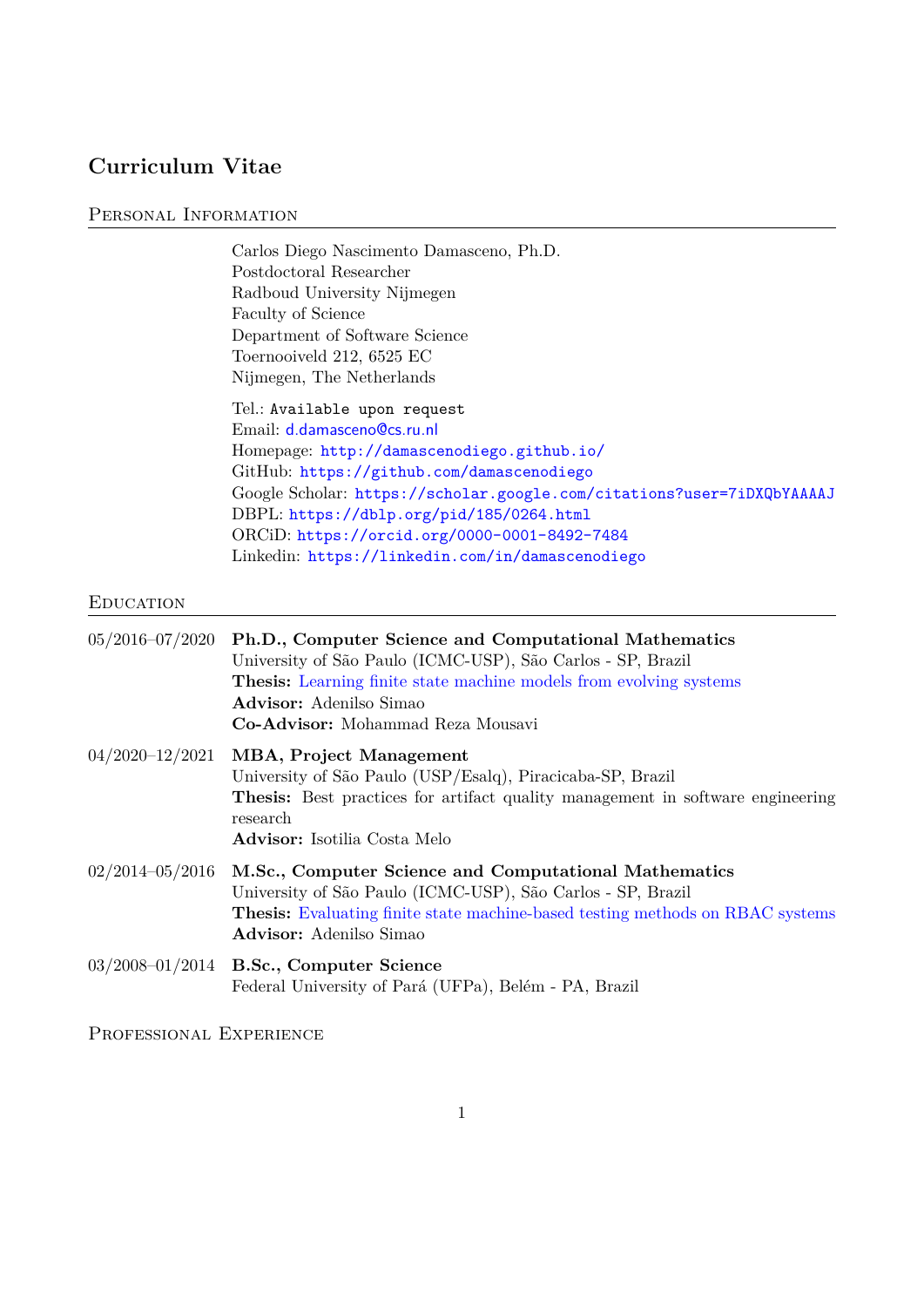|                     | 08/2020–Current Radboud University, Nijmegen, NL<br>Position: Postdoctoral Researcher in Software Science<br>Project: Model-based Software Engineering; Search-based Software Engineering<br>Supervisor: Frits W. Vaandrager and Daniel Strüber |
|---------------------|-------------------------------------------------------------------------------------------------------------------------------------------------------------------------------------------------------------------------------------------------|
|                     | $11/2018-12/2019$ University of Leicester, Leicester, UK<br>Position: Visiting PhD Research Student<br>Project: Learning finite state machine models from evolving systems<br>Supervisor: Mohammad Reza Mousavi                                 |
| $10/2012 - 07/2013$ | Siemens Corporate Research, Princeton, NJ, USA<br>Position: Software Engineering Intern<br>Project: Tedeso: an extensible and interoperable model-based testing platform<br>Supervisor: Roberto S. Silva Filho                                  |

# Pedagogical Experience

| $08/2021 - 01/2022$ | Radboud University (ICiS)<br>Role: Co-Lecturer<br>Course: Software Product Lines (NWI-IMC059)<br>Coordinator: Daniel Strüber                                                                                            |
|---------------------|-------------------------------------------------------------------------------------------------------------------------------------------------------------------------------------------------------------------------|
| $04/2020 - 11/2020$ | University of São Paulo (ICMC-USP)<br>Role: Student Co-Supervisor - Educational data mining<br>Course: Postgraduate Specialization Course on Applied Computing in Education<br>$(CAE-USP)$<br>Supervisor: Seiji Isotani |
| $03/2020 - 04/2020$ | University of São Paulo (ICMC-USP)<br>Role: Online tutor<br>Course: Scientific Writing and Methodology in Informatics in Education<br>Supervisor: Patrícia Jaques Maillard                                              |
| $07/2017 - 11/2017$ | University of São Paulo (ICMC-USP)<br>Role: Teaching Assistant<br>Course: Software Engineering for Embedded Systems<br>Supervisor: Adenilso Simao                                                                       |
| $02/2017 - 06/2017$ | University of São Paulo (ICMC-USP)<br>Role: Teaching Assistant<br>Course: Methods and Techniques for Analysis and Design of Reactive Systems<br>Supervisor: Adenilso Simao                                              |
| $07/2016 - 11/2016$ | University of São Paulo (ICMC-USP)<br>Role: Teaching Assistant<br>Course: Software Engineering for Embedded Systems<br>Supervisor: Adenilso Simao                                                                       |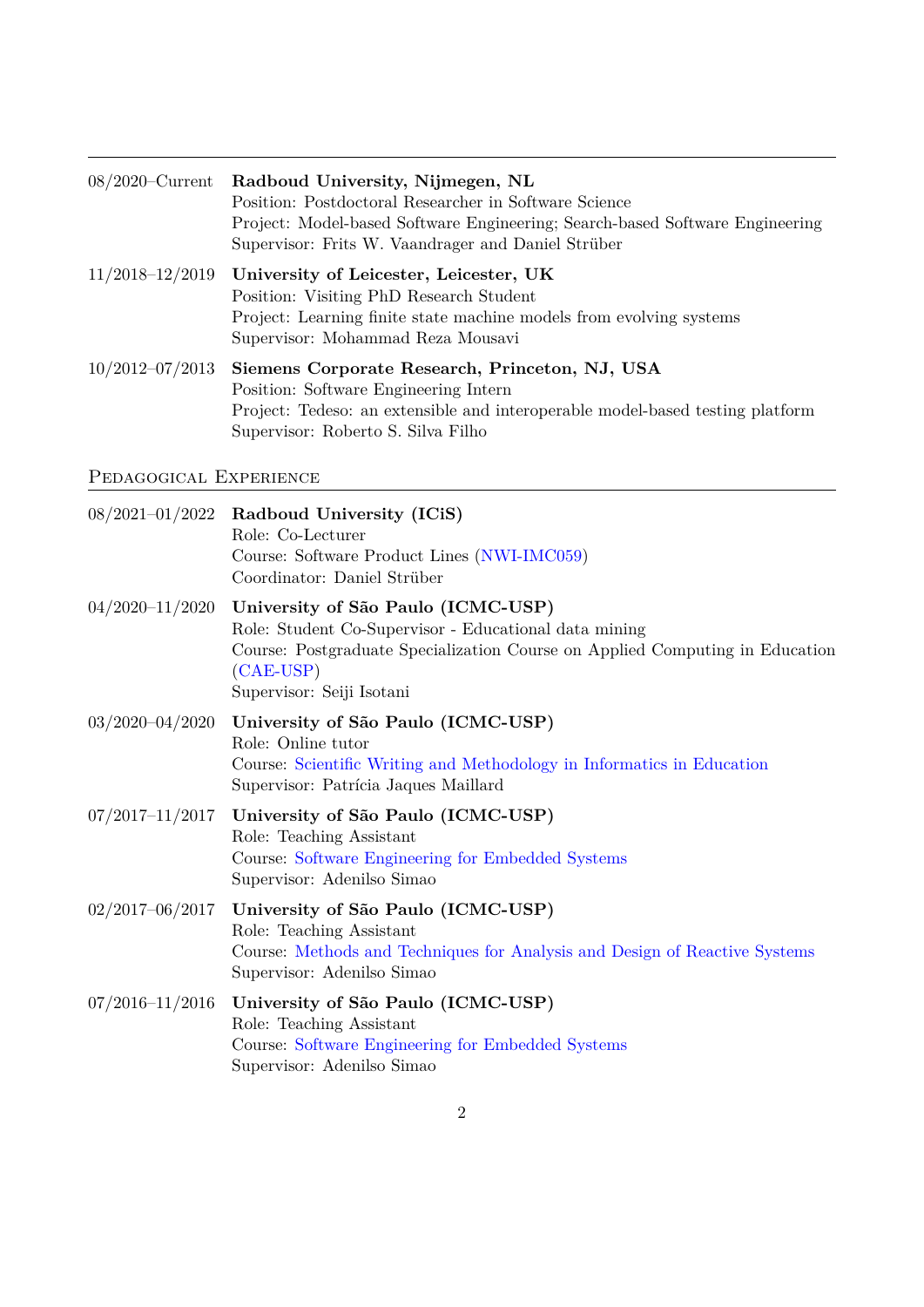| $07/2015-11/2015$ University of São Paulo (ICMC-USP) |
|------------------------------------------------------|
| Role: Teaching Assistant                             |
| Course: Programming Languages and Applications       |
| Supervisor: Adenilso Simao                           |
|                                                      |

02/2015–06/2015 **University of São Paulo (ICMC-USP)** Role: Teaching Assistant Course: [Object-oriented programming](https://uspdigital.usp.br/jupiterweb/obterDisciplina?sgldis=SSC0103) Supervisor: Adenilso Simao

# Academic Experience

| 11/2018-12/2019     | Validation and Verification (VALVE)<br>Position: Visiting PhD Research Student<br>Location: University of Leicester<br>Research topic: Software Engineering, Model-Based Testing<br>Supervisor: Mohammad Reza Mousavi                                          |
|---------------------|----------------------------------------------------------------------------------------------------------------------------------------------------------------------------------------------------------------------------------------------------------------|
| 02/2014-07/2020     | <b>Software Engineering Lab (LabES)</b><br>Position: Research Assistant<br>Location: University of São Paulo (ICMC-USP)<br>Research topic: Software testing, Formal methods<br>Supervisor: Adenilso da Silva Simão                                             |
| $10/2013 - 12/2013$ | <b>Software Engineering Laboratory (LabES)</b><br>Position: Scientific Initiation Scholar<br>Location: Federal University of Pará (UFPa)<br>Research topic: Software Engineering<br>Supervisor: Cleidson de Souza                                              |
| 08/2011-07/2012     | Laboratory of Computational Intelligence (LINC)<br>Position: Scientific Initiation Scholar<br>Location: Federal University of Pará (UFPa)<br>Research topic: Data mining in bioinformatics<br>Supervisor: Adamo Santana / Fabio Lobato                         |
| $05/2010 - 11/2010$ | <b>High Performance Network Planning Laboratory (LPRAD)</b><br>Position: Scientific Initiation Scholar<br>Location: Federal University of Pará (UFPa)<br>Research topic: Similarity functions, Data pre-processing<br>Supervisor: Adamo Santana / Fabio Lobato |
| 08/2009-12/2009     | <b>Fortalecer Project</b><br>Position: Intern<br>Location: Federal University of Pará (UFPa)<br>Main task: Teaching algorithms to middle school students<br>Supervisor: Janne Yukiko Yoshikawa Oeiras                                                          |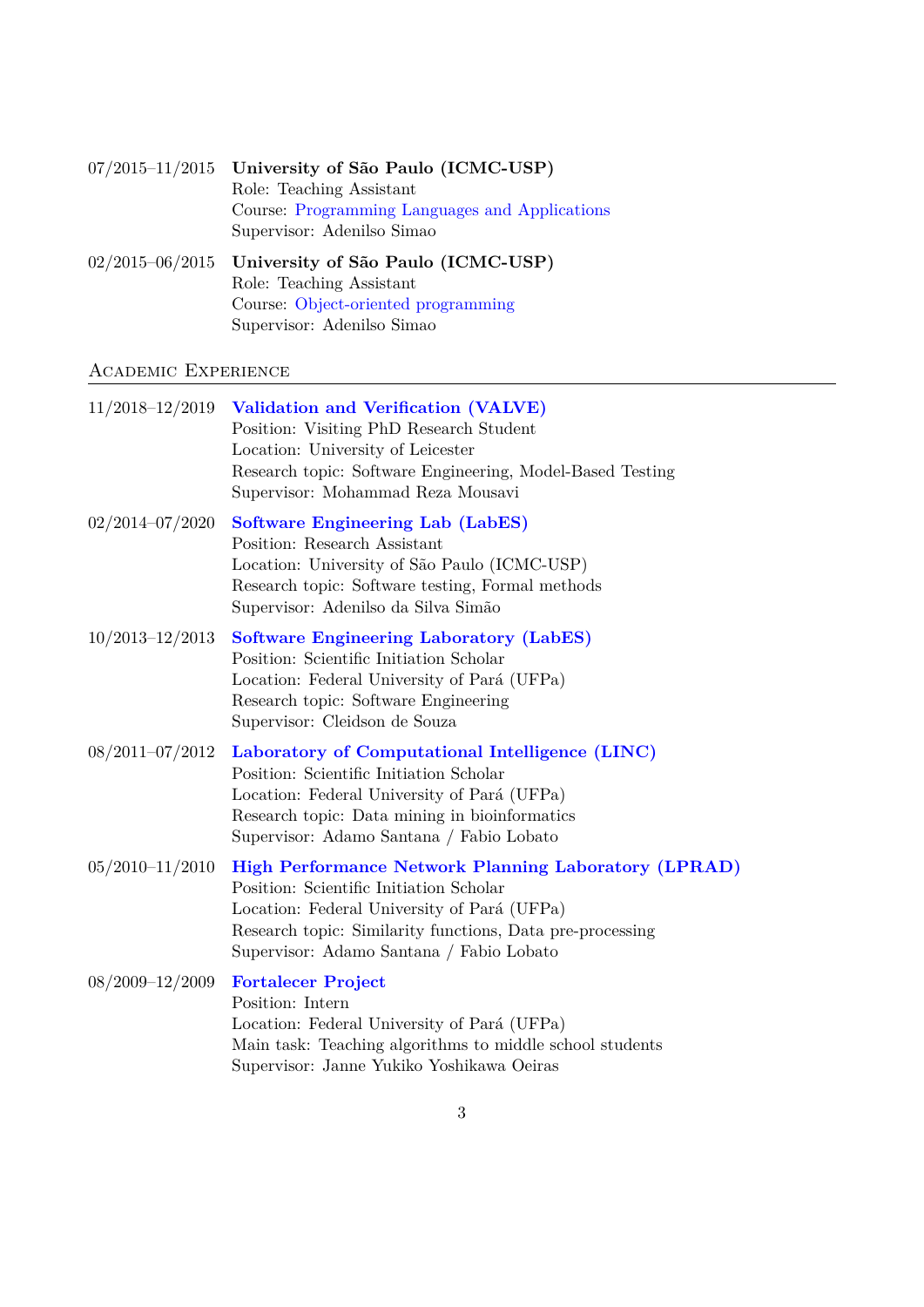## Supervisions and Examinations

# **Supervised MSc Students**

| 2021 | Lars van Arragon (Master's specialisation: Software Science, Radboud University).<br>Thesis Title: Towards Improving the Performance of Model Driven Optimisation:<br>From Domain Models to Low-Level Encodings and Back. Graduated: December<br>2021.                                                                                  |
|------|-----------------------------------------------------------------------------------------------------------------------------------------------------------------------------------------------------------------------------------------------------------------------------------------------------------------------------------------|
| 2020 | Ricardo Dias Pacheco Martins (Postgraduate Course on Computing Applied to<br>Education, ICMC-USP). Thesis title: Educational data mining to predict the aca-<br>demic performance of physics students throughout high school (in pt-BR). Grad-<br>uated: December 2020.                                                                 |
| 2020 | Mayk Fernando Choji (Postgraduate Course on Computing Applied to Education,<br>ICMC-USP). Thesis title: Enade data mining from 2016 to 2018: an analysis of<br>the municipality of Aracatuba/SP (in pt-BR). Graduated: December 2020.                                                                                                   |
| 2020 | Luciana Passos da Silva (Postgraduate Course on Computing Applied to Educa-<br>tion, ICMC-USP). Thesis title: Study on the perception of undergraduates about<br>aspects that contributed to their comprehensive training, in face-to-face higher<br>technology courses (in pt-BR). Graduated: December 2020.                           |
| 2020 | Daniel Rodrigues Corrêa (Postgraduate Course on Computing Applied to Educa-<br>tion, ICMC-USP). Thesis title: The experience of adapting students from on-site<br>courses to online teaching applied during the pandemic period caused by COVID-<br>19, at Unifacisa - Campina Grande, Paraíba (in pt-BR). Graduated: December<br>2020. |
| 2020 | Carla Costa de Freitas Soares (Postgraduate Course on Computing Applied to<br>Education, ICMC-USP). Thesis title: Extracurricular factors and the quality of<br>education in the state network in São Paulo (in pt-BR). Graduated: December<br>2020.                                                                                    |
| 2020 | <i>Alessandro Aparecido Barcellos</i> (Postgraduate Course on Computing Applied to<br>Education, ICMC-USP). Thesis title: Open Data Mining - ENEM 2018 (in pt-BR).<br>Graduated: December 2020.                                                                                                                                         |

# **Member of Examination Committees**

2020 *Patrícia Takaki Neves* (Postgraduate Course on Computing Applied to Education, University of São Paulo - USP).

**PUBLICATIONS**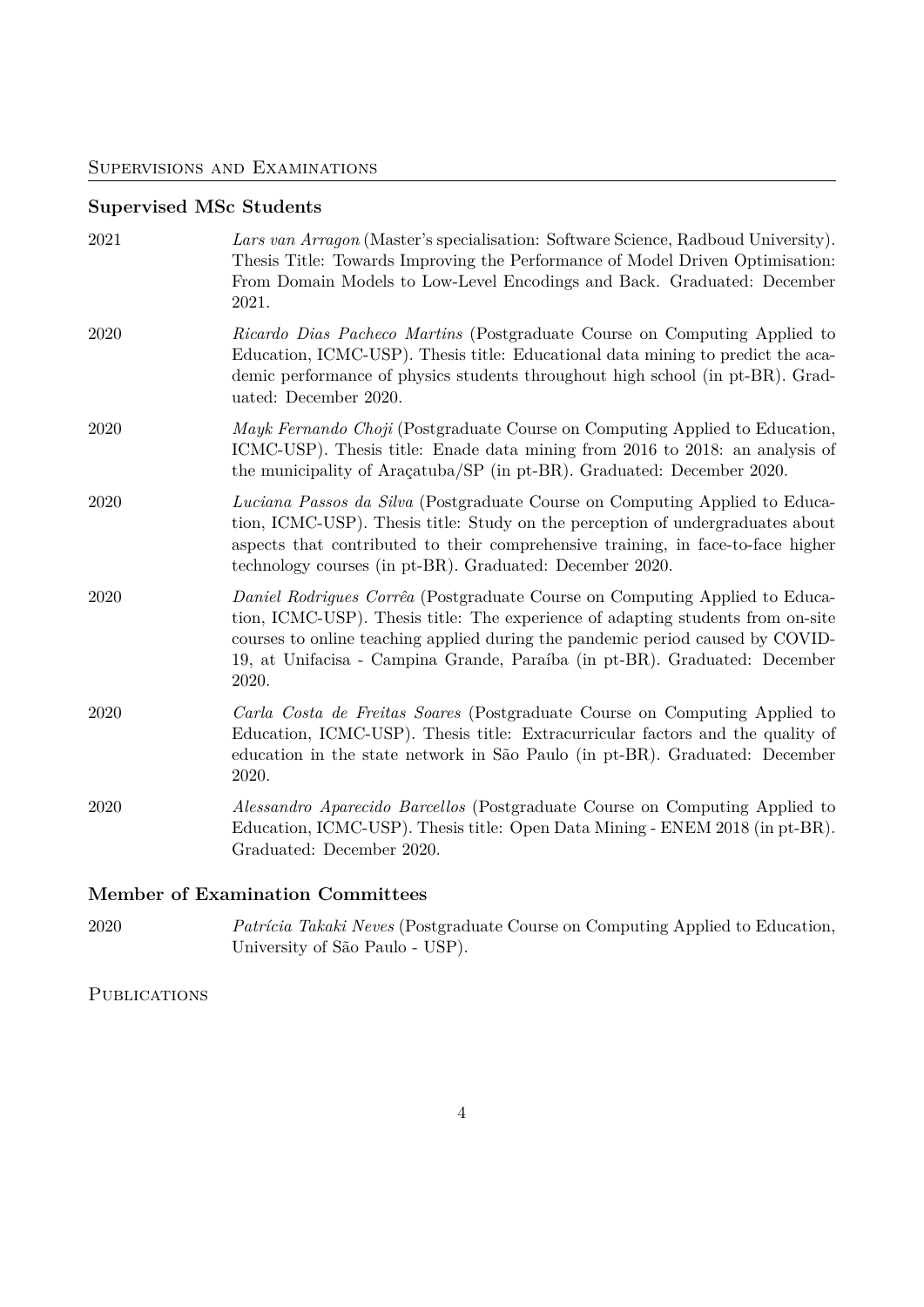| Publication type | Total   First author | Supervisor   Award/Nominee |
|------------------|----------------------|----------------------------|
| Journal          |                      |                            |
| Conference       |                      |                            |
| Others           |                      |                            |
| Total            |                      |                            |

Table 1: Publications per type

### **Overview**

## **Journal Publications**

- 1. Choji, M. F., Damasceno, C. D. N., Bittencourt, I. I., and Isotani, S. Mineração de dados do Enade de 2016 a 2018: uma análise sobre o município de Araçatuba. *RENOTE 19*, 2 (2021). [\[DOI\]](https://doi.org/10.22456/1679-1916.121204)
- 2. Damasceno, C. D. N., Mousavi, M. R., and Simão, A. Learning by sampling: learning behavioral family models from software product lines. *Empirical Software Engineering 26*, 1 (Jan. 2021), 4. [\[DOI\]](https://doi.org/10.1007/s10664-020-09912-w/)
- 3. Damasceno, C. D. N., Masiero, P. C., and Simao, A. Similarity testing for role-based access control systems. *Journal of Software Engineering Research and Development 6*, 1 (Jan 2018), 1. [\[DOI\]](https://doi.org/10.1186/s40411-017-0045-x)
- 4. Lobato, F. M. F., Damasceno, C. D. N., Leite, D. S., dos Santos, Â. K. R., Darnet, S., Francês, C. R., Vijaykumar, N. L., and de Santana, Á. L. Data analysis of multiplex sequencing at SOLiD platform: A probabilistic approach to characterization and reliability increase. *American Journal of Molecular Biology (AJMB) 08*, 01 (2018), 26–38. [\[DOI\]](https://doi.org/10.4236/ajmb.2018.81003)

### **Conferences**

- 1. van Harten, N., Damasceno, C. D., and Strüber, D. Model-driven optimization: Generating smart mutation operators for multi-objective problems. In *2022 48th Euromicro Conference on Software Engineering and Advanced Applications (SEAA)* (2022), SEAA '22, IEEE Computer Society
- 2. Tavassoli, S., Damasceno, C. D. N., Khosravi, R., and Mousavi, M. R. Adaptive behavioral model learning for software product lines. In *Proceedings of the 26th International Systems and Software Product Line Conference - Volume A* (2022), SPLC '22
- 3. Damasceno, C. D. N., and Strüber, D. Quality guidelines for research artifacts in modeldriven engineering. In *MoDELS'21: ACM/IEEE 24th International Conference on Model Driven Engineering Languages and Systems, Virtual Event, Japan, 10-15 October, 2021* (2021), ACM. [\[DOI\]](https://doi.org/10.1109/MODELS50736.2021.00036) [\[arXiv\]](https://arxiv.org/abs/2108.04652)
- 4. Damasceno, C. D. N., Mousavi, M. R., and Simao, A. Learning to reuse: Adaptive model learning for evolving systems. In *Integrated Formal Methods (iFM)* (2019), Springer. [\[DOI\]](https://doi.org/10.1007/978-3-030-34968-4_8)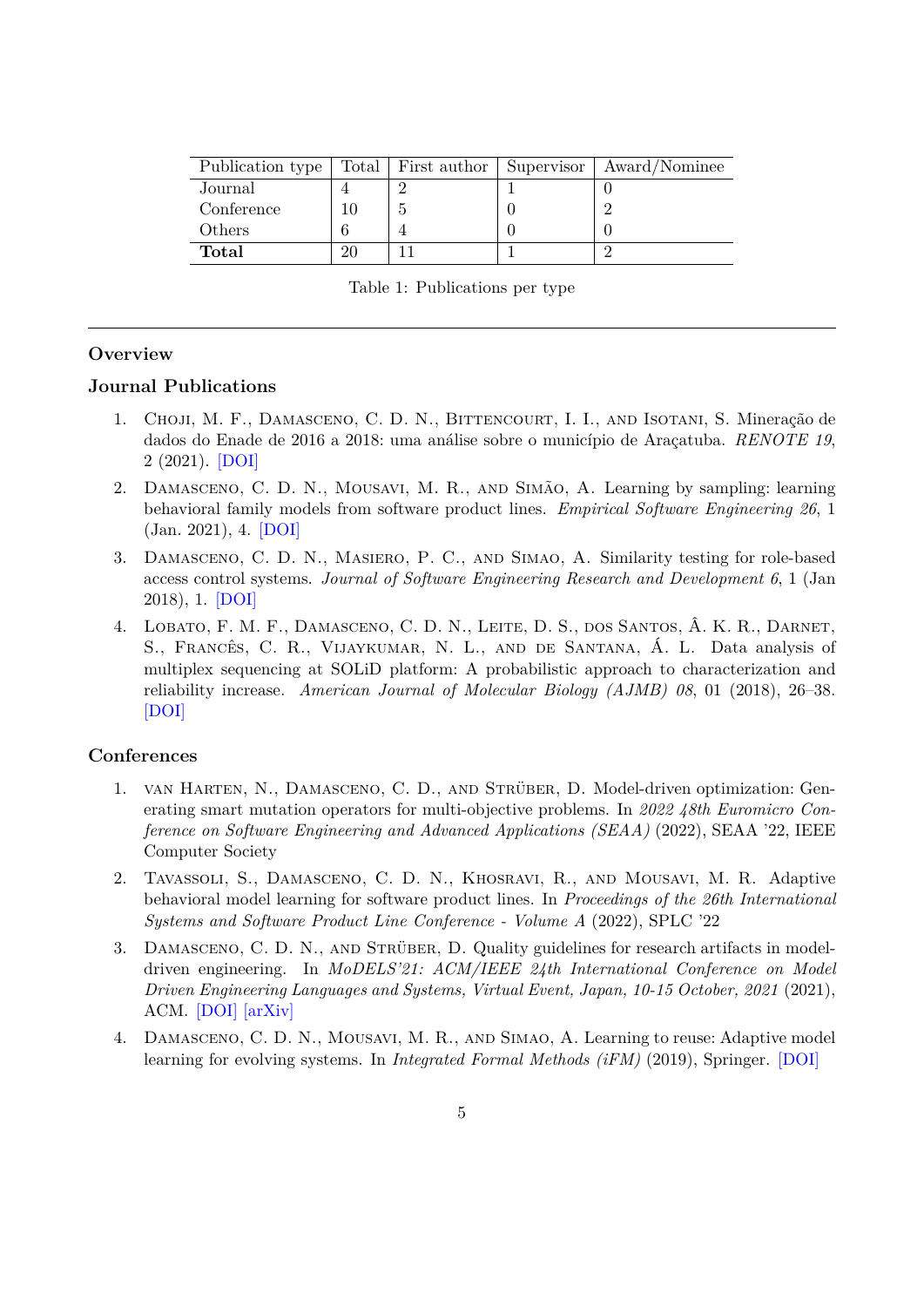- 5. Damasceno, C. D. N., Mousavi, M. R., and Simao, A. Learning from difference: An automated approach for learning family models from software product lines. In *Proceeedings of the 23rd International Systems and Software Product Line Conference, SPLC 2019, Paris, France, September 9-13, 2019* (2019), ACM Press. [\[DOI\]](https://doi.org/10.1145/3336294.3336307)
- 6. Araujo, H. L. S., Damasceno, C. D. N., Dimitrova, R., Kefalidou, G., Mehtarizadeh, M., Mousavi, M. R., Onime, J., Ringert, J. O., Rojas, J. M., Verdezoto, N. X., and Wali, S. Trusted autonomous vehicles: an interactive exhibit. In *2019 IEEE International Conferences on Ubiquitous Computing Communications (IUCC)* (2019), IEEE, pp. 386–393. [\[DOI\]](https://doi.org/10.1109/IUCC/DSCI/SmartCNS.2019.00091)
- 7. Damasceno, C. D. N., Masiero, P. C., and Simao, A. Evaluating test characteristics and effectiveness of FSM-based testing methods on RBAC systems. In *Proceedings of the 30th Brazilian Symposium on Software Engineering (SBES)* (2016), SBES '16, ACM, pp. 83–92. [\[DOI\]](http://doi.acm.org/10.1145/2973839.2973849)
- 8. Abdalla, G., Damasceno, C. D., Guessi, M., Oquendo, F., and Nakagawa, E. Y. A systematic literature review on knowledge representation approaches for systems-of-systems. In *Proceedings of the 2015 IX Brazilian Symposium on Components, Architectures and Reuse Software* (2015), SBCARS '15, IEEE Computer Society, pp. 70–79. [\[DOI\]](http://dx.doi.org/10.1109/SBCARS.2015.18)
- 9. Damasceno, C. D. N., Delamaro, M. E., and Simão, A. Uma revisão sistemática em teste de segurança baseado em modelos. In *Anais do 8th Simpósio Brasileiro de Teste de Software Sistemático e Automatizado – Congresso Brasileiro de Software: Teoria e Prática (CBSoft '14)* (Porto Alegre, 2014), SBC. [\[Online in pt-BR\]](http://sast2014.computacao.ufcg.edu.br/program)
- 10. Lobato, F. M. F., Damasceno, C. D., Machado, P. L., Ribeiro-Dos-Santos, A., Darnet, S. H., Goncalves, A. N. A., Alencar, D. O., and Santana, A. L. Abordagem probabilística para análise de confiabilidade de dados gerados em sequenciamentos multiplex na plataforma abi solid. In *Anais do XLIII Simpósio Brasileiro de Pesquisa Operacional* (2011), XLIII Simpósio Brasileiro de Pesquisa Operacional. [\[Online in pt-BR\]](http://www.din.uem.br/sbpo/sbpo2011/pdf/87903.pdf)

#### **Extended Abstracts, Short Papers, Workshop Papers**

- 1. Albers, M., Damasceno, C. D. N., and Strüber, D. A lightweight approach for model checking variability-based graph transformations. In *2022 13th International Workshop on Graph Computation Models (GCM)* (2022), GCM '22
- 2. Tavassoli, S., Damasceno, C. D. N., Mousavi, M. R., and Khosravi, R. A benchmark for active learning of variability-intensive systems. In *Proceedings of the 26th International Systems and Software Product Line Conference - Volume A* (2022), SPLC '22
- 3. Damasceno, C. D. N., Melo, I. C., and Strüber, D. Towards multi-criteria prioritization of best practices in research artifact sharing (emerging results). In *1st Workshop on Open Science Practices for Software Engineering (OpenScienSE 2021), Virtual Event, Brazil, 27 Sept - 1 Oct, 2021* (2021). [\[DOI\]](https://doi.org/10.5753/opensciense.2021.17137) [\[arXiv\]](https://arxiv.org/abs/2109.02304)
- 4. Damasceno, C. D. N. Learning from families: Inferring behavioral variability from software product lines. In *PhD Symposium at Integrated Formal Methods (PhD-iFM)* (2019). [\[Online\]](https://doi.org/10.1007/978-3-030-34968-4_8)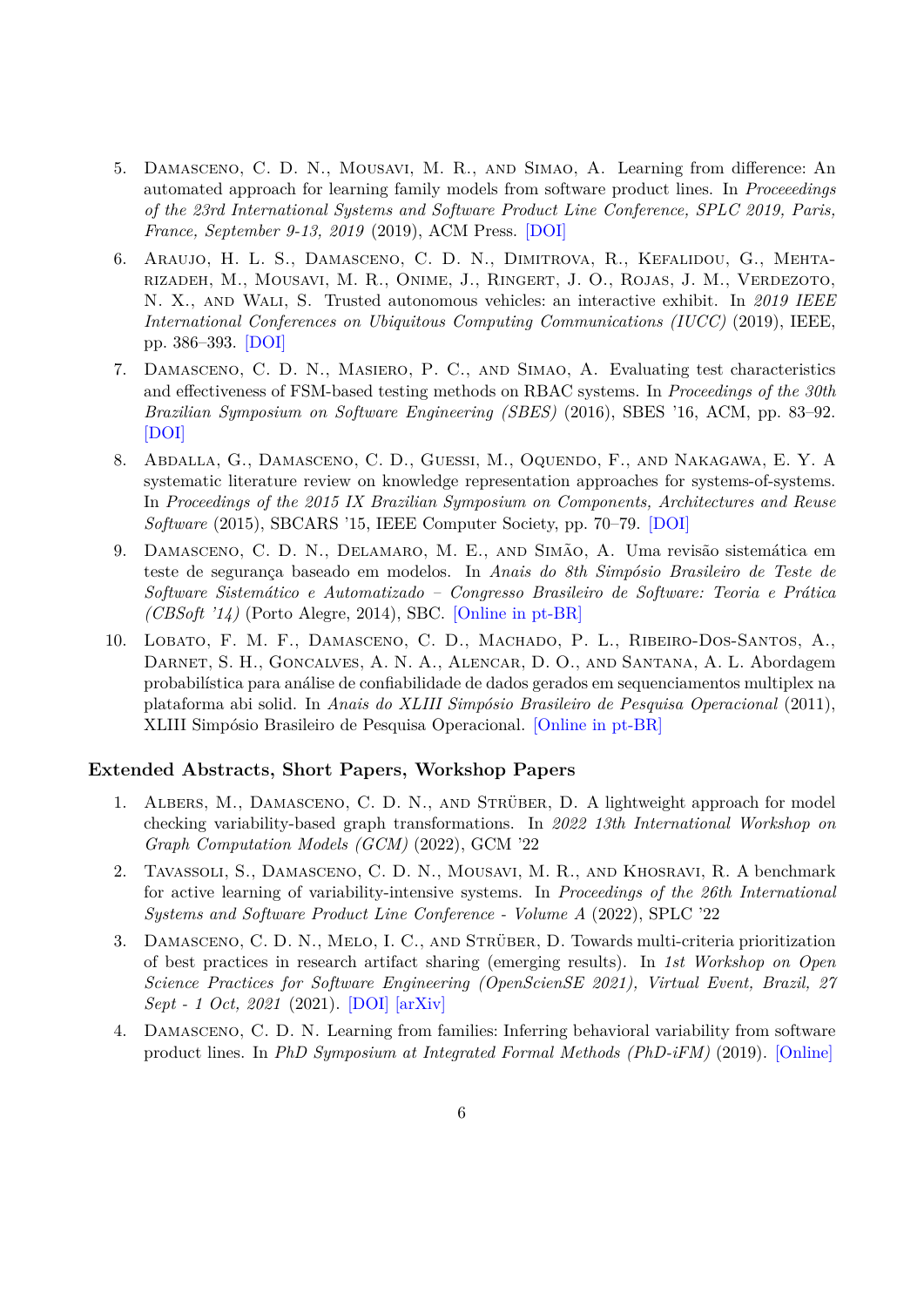- 5. Damasceno, C. D., de Souza, P. S. L., and Simão, A. Um algoritmo paralelo para priorização de testes baseada em similaridade usando OpenMPI. In *Anais da 8a Escola Regional de Alto Desempenho de São Paulo (ERAD-SP 2017)* (Porto Alegre, Brasil, 2017), ERAD-SP 2017, SBC, pp. 65–68. [\[Online in pt-BR\]](http://www.lbd.dcc.ufmg.br/bdbcomp/servlet/Trabalho?id=25703)
- 6. Damasceno, C. D. N., Moutinho, E. R., Lobato, F. M. F., Oliveira, I. I., Franca, A. S., and Santana, A. L. Simcleaner - sistema de padronização de bases de dados utilizando funções de similaridade. In *Anais da XIV Semana de Informática (SEMINF) e Escola Regional de Informática Norte (ERIN)* (Belém - PA, 2011), XIV Semana de Informática (SEMINF) e Escola Regional de Informática Norte (ERIN). [\[Online in pt-BR\]](http://www.lbd.dcc.ufmg.br/colecoes/ein/2011/Artigo_14.pdf)

### **Technical Report**

- 1. Simao, A., Carvalho, A., Damasceno, C. D. N., dos Santos, D., dos Santos Moreira, E., Tomita, F., Maia, G. S., Hortencio, H. P., Nakel, I., Peronti, I., Pereira, J. T., Siqueira, J. P. G., Cutigi, J. F., Saviniec, L., Mundim, L. R., e Moreira, L. E. M., de Freitas, L. E., Cherri, L. H., dos Santos, M. C., de Oliveira, M. B., Junior, M. C., Chandekar, P., Gonçalves, R. F., Butkeraites, R. B., Gesuatto, R., Goel, R., Mendonça, S., de Andrade, S. A., and Cardoso, T. Testing enviroments & optimization: Amdocs. In *3rd Workshop CeMEAI of Mathematical Solutions for Industrial Problems* (2017), CEPID/CeMEAI. [\[Online\]](https://drive.google.com/file/d/1DxkyPkkUqPZaHIHDtgYYrZ_wAEC6fbk2/view)
- 2. Abdalla, G., Damasceno, C. D. N., and Nakagawa, E. Y. A systematic literature review on systems-of-systems knowledge representation. Tech. Rep. 405, University of Sao Paulo (USP), mar 2015. [\[Online\]](https://repositorio.usp.br/item/002694492)

#### **Posters**

1. Damasceno, C. D. N., and Simao, A. Inference of family models for software product line testing. In *1o. Encontro Paulista dos Pós-graduandos em Computação (EPPC)* (2017), ICMC-USP

#### **Thesis**

- 1. Damasceno, C. D. N. *Learning finite state machine models of evolving systems: From evolution over time to variability in space*. PhD thesis, University of São Paulo (ICMC-USP), Sao Paulo, Sao Carlos, Brazil, may 2020. [\[Online\]](https://www.teses.usp.br/teses/disponiveis/55/55134/tde-02092020-091958/)
- 2. Damasceno, C. D. N. Best practices for artifact quality management in software engineering research. MBA dissertation, University of São Paulo (USP/Esalq), Sao Paulo, Piracicaba, Brazil, dec 2021. [\[Online in pt-BR\]](https://damascenodiego.github.io/assets/pdf/damasceno_mba_tcc.pdf)
- 3. Damasceno, C. D. N. Evaluating finite state machine based testing methods on RBAC systems. Master's thesis, University of São Paulo (ICMC-USP), Sao Paulo, Sao Carlos, Brazil, may 2016. [\[Online\]](http://www.teses.usp.br/teses/disponiveis/55/55134/tde-11112016-101158/en.php)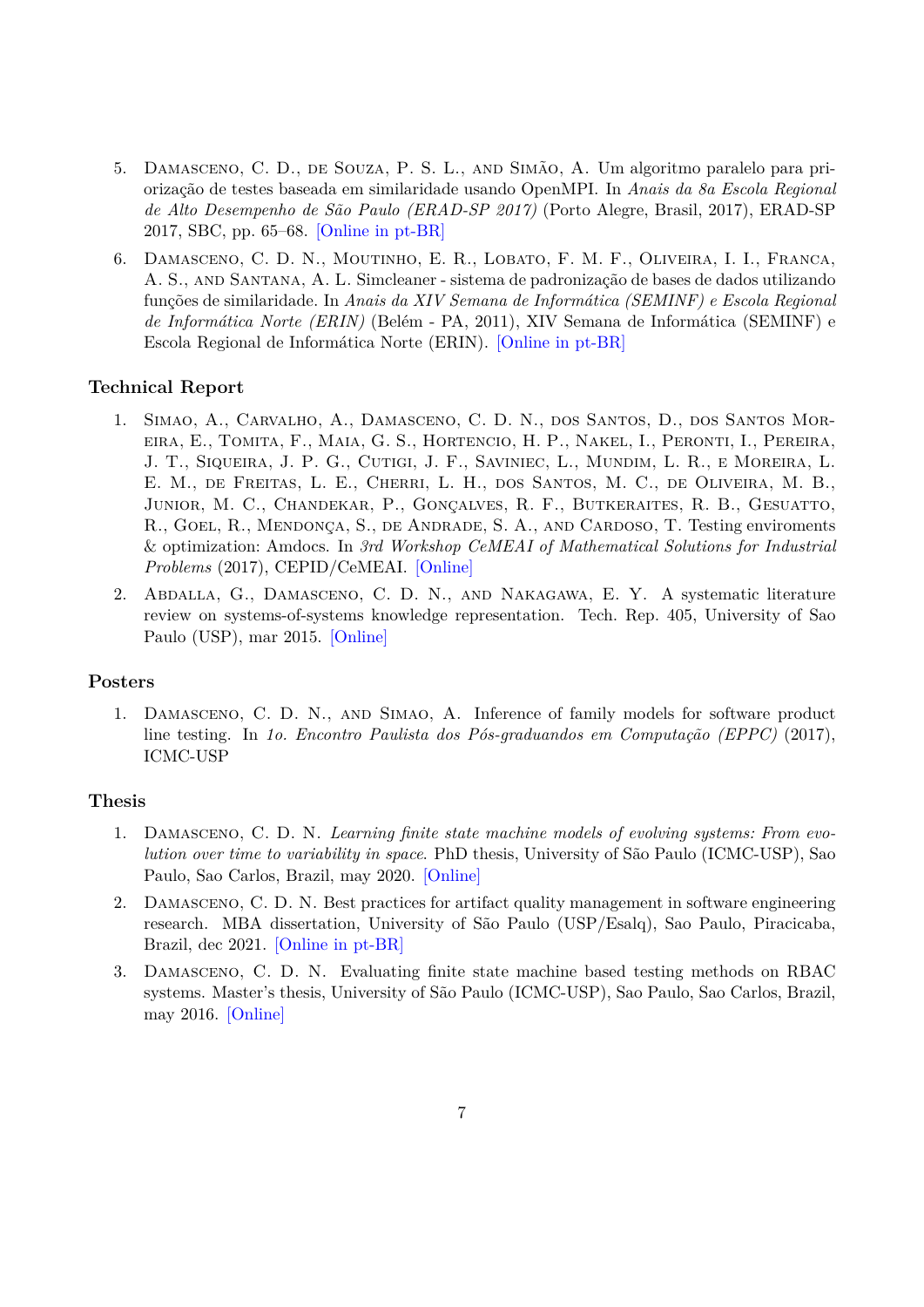### Community Services

## **Organizing Commitee**

- 1. **[FASE]**: International Conference on Fundamental Approaches to Software Engineering [2023.](https://etaps.org/2022/fase) Role: Artifact Evaluation Committee Chair
- 2. **[SPLC]**: International Systems and Software Product Line Conference [2021.](https://doi.org/10.1145/3461001) Role: Publicity Chair

## **Program Committee**

- 1. **[SPLC]**: International Systems and Software Product Line Conference ([2022\)](http://2022.splc.net/committees/program-committees/)
- 2. **[VaMoS]**: International Working Conference on Variability Modelling of Software-Intensive Systems [\(2022](https://vamos2022.isti.cnr.it/vamosorganisation))
- 3. **[OpenScienSE]**: Workshop on Open Science Practices for Software Engineering [\(2021](https://opensciense.github.io/opensciense2021/committee.html))
- 4. **[SimES]**: Software Engineering Symposium UTFPR-DV [\(2017](https://easychair.org/cfp/SimES2017))

## **Artifact Evaluation Committee**

- 1. **[SLE]**: International Conference on Software Language Engineering ([2021\)](https://conf.researchr.org/committee/sle-2021/sle-2021-papers-artifact-evaluation-committee)
- 2. **[ISSTA]**: International Symposium on Software Testing and Analysis ([2021\)](https://conf.researchr.org/committee/issta-2021/issta-2021-artifact-evaluation-artifact-evaluation-committee)

## **Journal Reviews**

- 1. **[EMSE]**: Empirical Software Engineering (2021)
- 2. **[JSS]**: Journal of Systems and Software (2022)
- 3. **[SciCo]**: Science of Computer Programming (2020,2022)

## **External Reviewer**

- 1. **[FASE]**: International Conference on Fundamental Approaches to Software Engineering (2022)
- 2. **[SEFM]**: International Conference on Software Engineering and Formal Methods [\(2021](https://doi.org/10.1007/978-3-030-92124-8))
- 3. **[TASE]**: Theoretical Aspects of Software Engineering Symposium [\(2019](https://ieeexplore.ieee.org/xpl/conhome/8905921/proceeding))
- 4. **[SPLC]**: International Systems and Software Product Line Conference ([2019,](https://doi.org/10.1145/3336294) [2021](https://doi.org/10.1145/3461001))
- 5. **[SBSI]**: Brazilian Symposium on Information Systems ([2019\)](https://doi.org/10.1145/3330204)
- 6. **[ICTAC]**: International Colloquium on Theoretical Aspects of Computing [\(2019](https://doi.org/10.1007/978-3-030-32505-3))
- 7. **[FSEN]**: International Conference on Fundamentals of Software Engineering ([2019](https://doi.org/10.1007/978-3-030-31517-7))
- 8. **[FM]**: International Symposium on Formal Methods ([2019\)](https://doi.org/10.1007/978-3-030-30942-8)
- 9. **[SBES]**: Brazilian Symposium on Software Engineering (2016)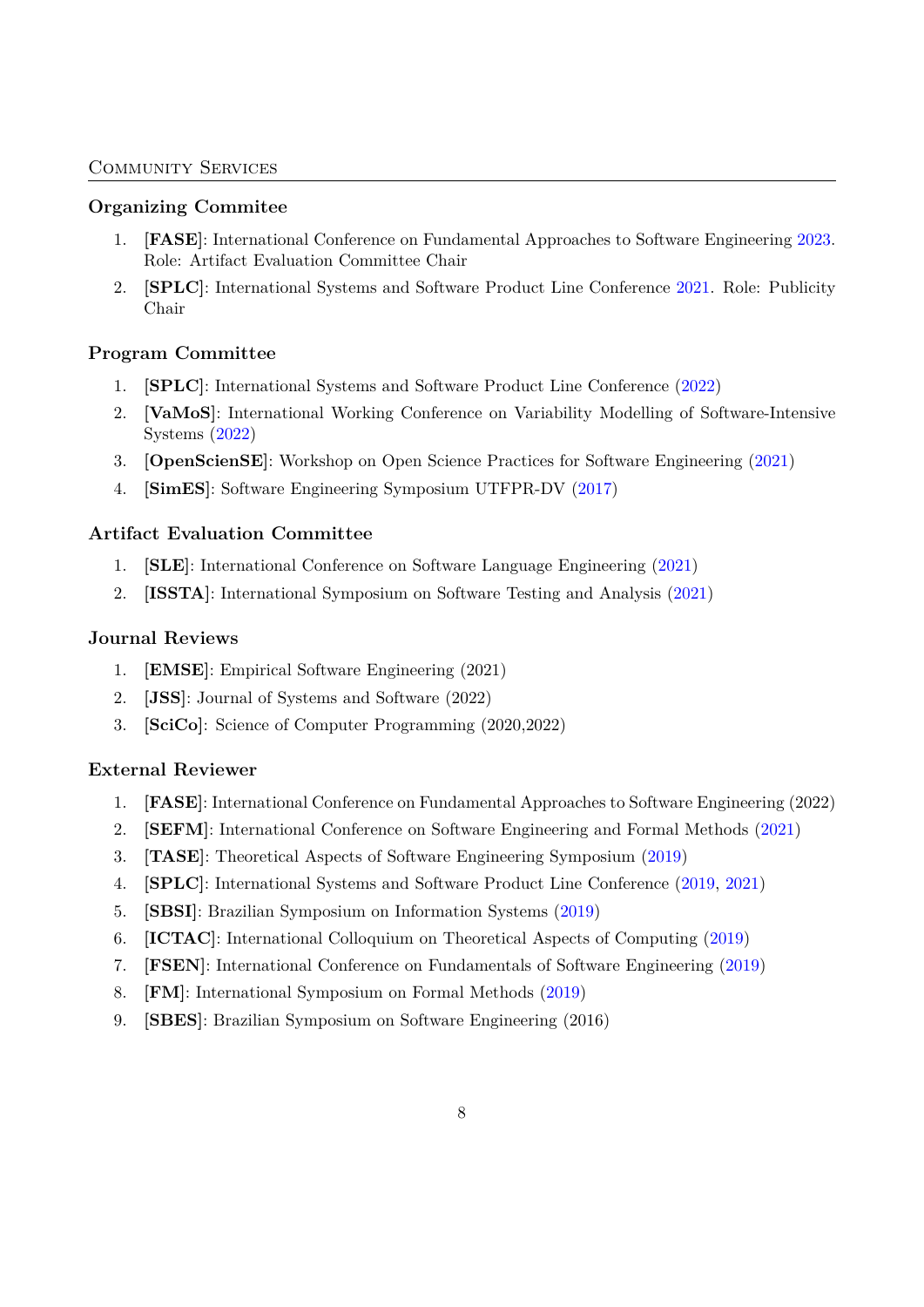# **Student Volunteer**

- 1. **[SPLC'19]** Student volunteer in the 23rd International Systems and Software Product Line Conference (SPLC) held in Paris (FR).
- 2. **[CBSoft'18]** Student volunteer in the IX Brazilian Symposium on Software Engineering (CB-Soft) held in Sao Carlos, SP (BR).
- 3. **[Hour of Code'14]** Volunteered as tutor in the Hour of Code organized by the University of Sao Paulo on December 13th 2014.
- 4. **[FSM'09]** Volunteered in the World Social Forum 2009 (FSM'09) held in Belem-PA (BR) as a translator (portuguese-english) and providing IT support for participants.

### **Invited Speaker**

- 1. **[\[SNCT/IFMA'21\]](https://www.youtube.com/watch?v=Lb7bTvAYWYo)** Semana Nacional de Ciência e Tecnologia do Instituto Federal do Maranhão (SNCT/IFMA). Title: *Software Sustainability and Scientific Research Data Management* (in pt-BR). Date: 30 Oct 2021.
- 2. **[CITIIC/USIL'21]**. Congreso Internacional de Tecnología e Innovación en Ingeniería y Computación (CITIIC) by Universidad San Ignacio de Loyola (USIL). Title: *Learning by Sampling: Learning behavioral family models from software product lines*. Date: 23 Aug 2021.
- 3. **[\[MDE Intelligence 2021\]](https://mde-intelligence.github.io/#:~:text=Lightning%20talk%202.-,Diego%20Damasceno)**. MDE Intelligence Workshop (co-located with the MoDELS21). Title: *Towards a Catalog of Best Practices for Quality Management of Model-Driven Engineering Research Artifacts*. Date: 11 Oct 2021.
- 4. **[\[FacompCast #05\]](https://open.spotify.com/episode/68guW2ghHrIi7wvFd8S7i8)**. Invited to the podcast organized by the Faculty of Informatics of the UFPa. Title: *Lessons and Challenges of an Academic Career*. Date: 21 Jul 2021.

| USP/Esalq'20     | Earned a scholarship to pursue a Master of Business Administration (MBA) in<br>Project Management. The scholarship is part of a program for students with<br>outstanding academic performance at the USP.                 |
|------------------|---------------------------------------------------------------------------------------------------------------------------------------------------------------------------------------------------------------------------|
| iFM'19           | Earned the iFM PhD student bursary covering registration fees in the iFM 2019<br>held in Bergen (NO).                                                                                                                     |
| CyPhyAssure'19   | Earned the CyPhyAssure ESR Funding covering travel and accommodation ex-<br>penses to attend the CyPhyAssure'19 spring school held in York (UK).                                                                          |
| <b>SBES 2016</b> | 3rd Best Paper Award for the paper entitled Evaluating test characteristics and<br>effectiveness of FSM-based testing methods on RBAC systems published in the<br>XXX Brazilian Symposium on Software Engineering (SBES). |
| SBCARS 2015      | 3rd Best Paper Award for the paper entitled A Systematic Literature Review on<br>Knowledge Representation Approaches for Systems-of-Systems published in the                                                              |

#### Honors, Awards & Scholarships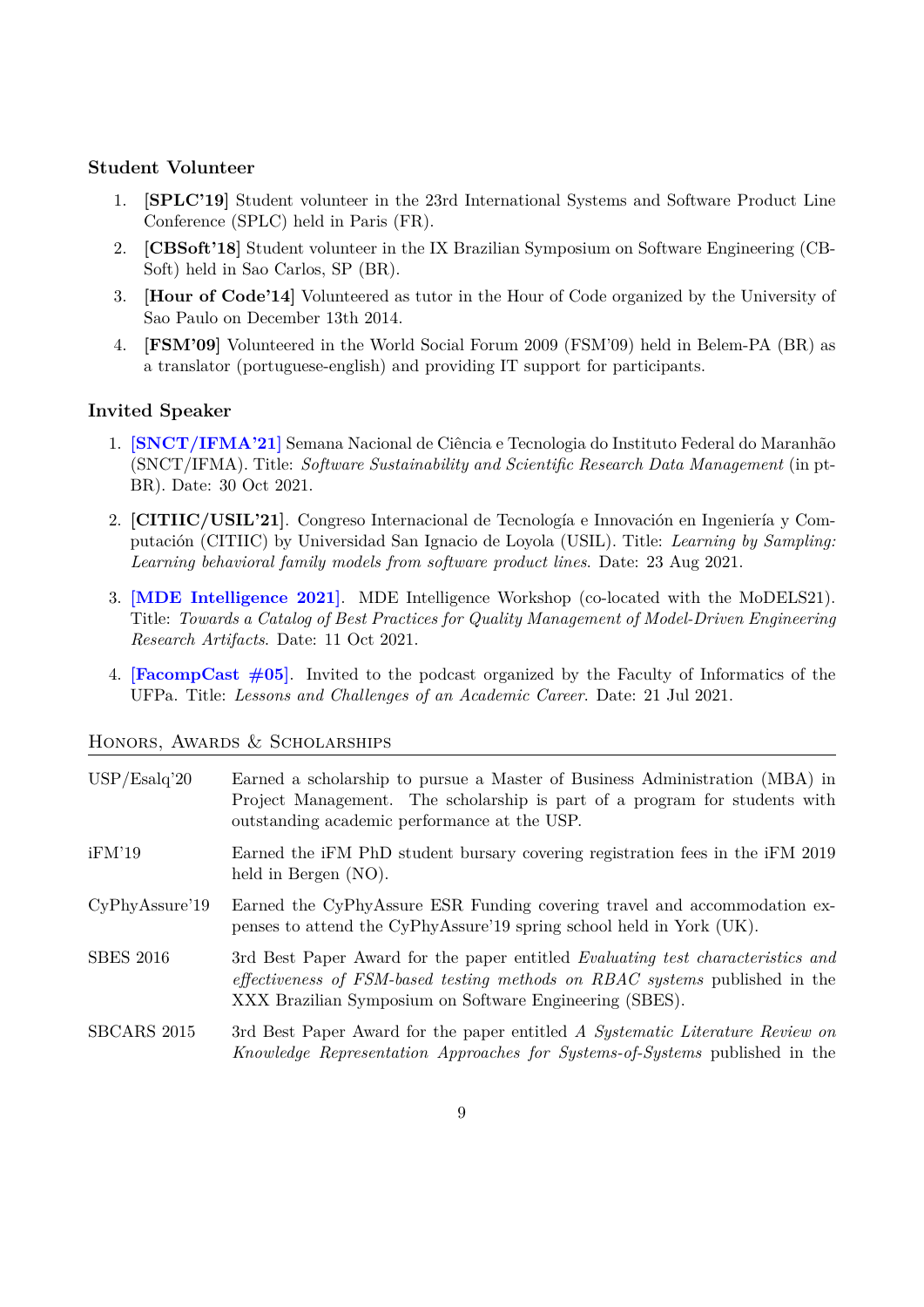|                  | IX Brazilian Symposium on Software Components, Architectures and Reuse (SB-<br>$CARS$ ).                    |
|------------------|-------------------------------------------------------------------------------------------------------------|
| <b>ICPC 2013</b> | South America/Brazil Regional North Winner at the ACM International Collegiate<br>Programming Contest 2013. |
| OBMEP 2005       | Honorable Mention for performance on the 1st Brazilian Mathematical Olympiad<br>for Public Schools (OBMEP). |

SCHOOLS AND WORKSHOPS ATTENDED

| <b>TAROT 2020</b> | Selected to attend the 20th International Summer School on Training And Research<br>On Testing (TAROT) 2020 virtually held in Porto (PT); In the TAROT 2020, he<br>attended panels on <i>software modeling and testing, automata learning, and formal</i><br><i>verification</i> ; He staged one presentation about his PhD research.                                                                                                                                                            |
|-------------------|--------------------------------------------------------------------------------------------------------------------------------------------------------------------------------------------------------------------------------------------------------------------------------------------------------------------------------------------------------------------------------------------------------------------------------------------------------------------------------------------------|
| InnSciD'20        | Selected to attend the São Paulo School of Advanced Science on Science Diplomacy<br>and Innovation Diplomacy (InnSciD SP) 2020 virtually held in São Paulo (BR).<br>In the InnSciD'20, he attended panels on <i>Science and Innovation Diplomacy</i> ; He<br>staged one presentation about the Innovation Ecosystem of the city of São Carlos,<br>SP; and collaborated with the development of a roadmap for promoting Innovation<br>Diplomacy to the Brazils Ministry of Foreign Affairs (MRE). |
| CyPhyAssure'19    | Selected to attend the first CyPhyAssure Spring School on computer-assisted as-<br>surance for autonomous robots. The school targeted PhD or early-stage researcher<br>working in the area of formal methods, safety, and autonomous systems. It was<br>held in York $(UK)$ on 19-22 March 2019.                                                                                                                                                                                                 |
| 3WSMPI'17         | Attended the 3rd Workshop CeMEAI of Mathematical Solutions for Industrial<br>Problems (WSMPI) 2017 held in São Carlos, SP - BR; He collaborated in the<br>development of an approach for planning test effort for the company AMDOCS.<br>A technical report was produced in collaboration with 29 experts in Software en-<br>gineering and Operations research.                                                                                                                                  |

TOOLS AND ARTIFACTS

| 2009 | Slackware.it Search Plugin          |
|------|-------------------------------------|
| 2015 | RBAC-BT                             |
| 2019 | FFSM Diff, Dynamic L <sup>*</sup> M |
| 2021 | <b>MDE</b> Artifacts                |
|      |                                     |

Personal Interests

Running, Cycling, Swimming, Hiking, Traveling